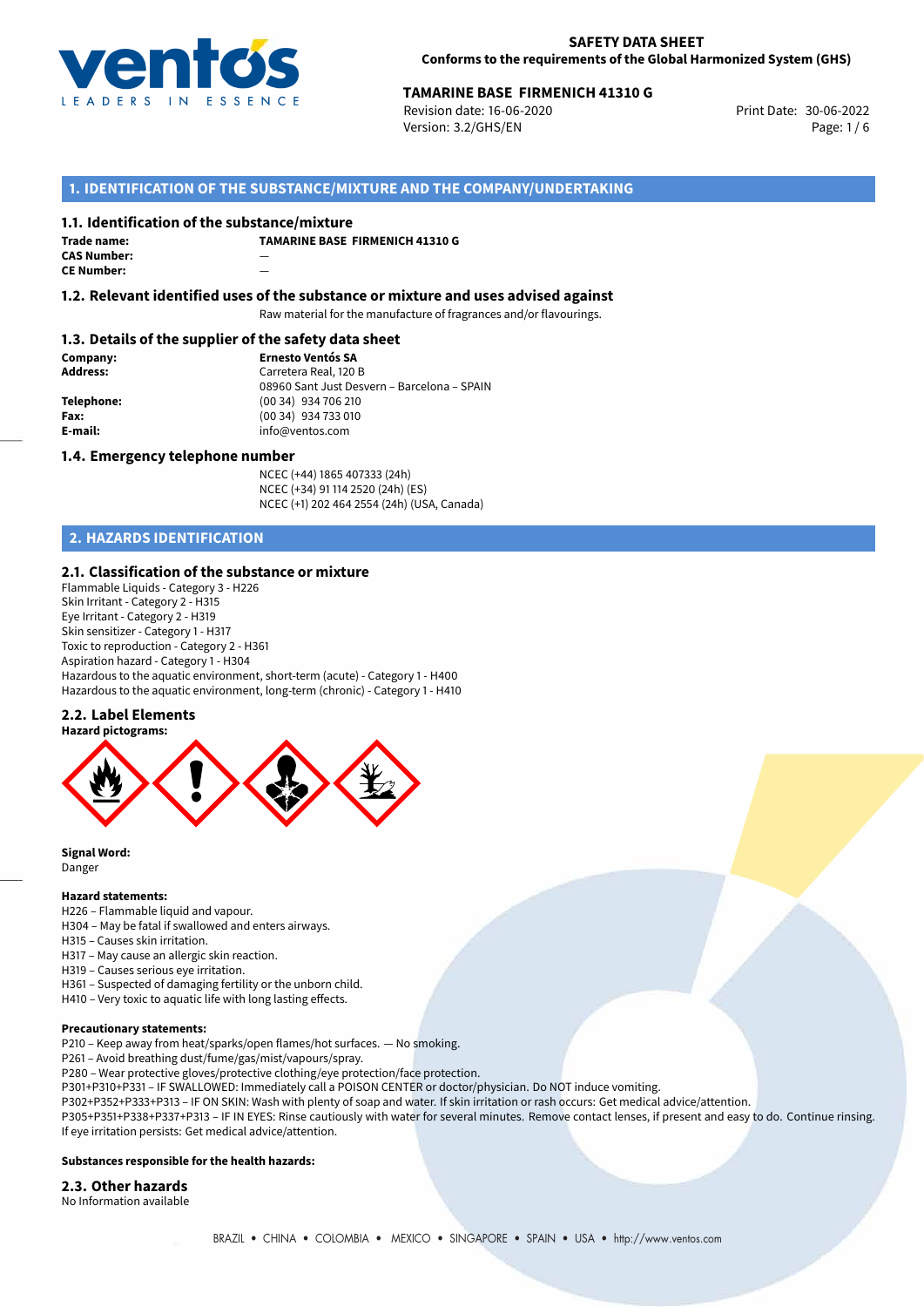

## **TAMARINE BASE FIRMENICH 41310 G**<br>Revision date: 16-06-2020 **Print Date: 30-06-2022**

Revision date: 16-06-2020 Version: 3.2/GHS/EN Page: 2 / 6

## **3. COMPOSITION/INFORMATION ON INGREDIENTS**

## **3.1. Substances**

#### Not applicable

## **3.2. Mixtures**

MIXTURE OF AROMATIC SUBSTANCES

Hazardous constituents:

| <b>Chemical Name</b>      | % (w/w)        | <b>CAS No</b><br><b>EC No</b> | <b>Classification according to GHS</b>                                                                                                                                                                                                                                                                                                                                         |  |
|---------------------------|----------------|-------------------------------|--------------------------------------------------------------------------------------------------------------------------------------------------------------------------------------------------------------------------------------------------------------------------------------------------------------------------------------------------------------------------------|--|
| <b>LIMONENE</b>           | $>25$ ; $<$ 50 | 138-86-3<br>205-341-0         | Flammable Liquids - Category 3 - H226<br>Skin Irritant - Category 2 - H315<br>Skin sensitizer - Category 1B - H317<br>Aspiration hazard - Category 1 - H304<br>Hazardous to the aquatic environment, short-term (acute) - Category 1 - H400<br>Hazardous to the aquatic environment, long-term (chronic) - Category 1 - H410                                                   |  |
| METHYL METHYLANTHRANILATE | $>10$ ; $<$ 25 | $85-91-6$<br>201-642-6        | Flammable Liquids - Category 4 - H227<br>Acute Toxicity - Category 5 (oral) - H303<br>Hazardous to the aquatic environment, short-term (acute) - Category 3 - H402<br>Hazardous to the aquatic environment, long-term (chronic) - Category 3 - H412                                                                                                                            |  |
| PARA-CYMENE               | $>1$ ; <10     | 99-87-6<br>202-796-7          | Flammable Liquids - Category 3 - H226<br>Acute Toxicity - Category 5 (oral) - H303<br>Skin Irritant - Category 3 - H316<br>Toxic to reproduction - Category 2 - H361<br>Aspiration hazard - Category 1 - H304<br>Hazardous to the aquatic environment, short-term (acute) - Category 2 - H401<br>Hazardous to the aquatic environment, long-term (chronic) - Category 2 - H411 |  |
| LINALOOL                  | $>1$ ; $<$ 10  | 78-70-6<br>201-134-4          | Flammable Liquids - Category 4 - H227<br>Acute Toxicity - Category 5 (oral) - H303<br>Skin Irritant - Category 2 - H315<br>Eye Irritant - Category 2A - H319<br>Skin sensitizer - Category 1B - H317<br>Hazardous to the aquatic environment, short-term (acute) - Category 3 - H402                                                                                           |  |
| TRANS-2-DODECENAL         | $>0.1$ ; $<$ 1 | 20407-84-5<br>243-797-2       | Acute Toxicity - Category 5 (dermal) - H313<br>Skin Irritant - Category 2 - H315<br>Eye Irritant - Category 2A - H319<br>Skin sensitizer - Category 1B - H317<br>Hazardous to the aquatic environment, short-term (acute) - Category 1 - H400                                                                                                                                  |  |
| 1,3,5-UNDECATRIENE        | $>0.1;$ <1     | 16356-11-9<br>240-416-1       | Flammable Liquids - Category 4 - H227<br>Skin Irritant - Category 2 - H315<br>Aspiration hazard - Category 1 - H304<br>Hazardous to the aquatic environment, short-term (acute) - Category 1 - H400<br>Hazardous to the aquatic environment, long-term (chronic) - Category 1 - H410<br>M-Factor: 10                                                                           |  |

[See the full text of the hazard statements in section 16.](#page-4-0)

## **4. FIRST-AID MEASURES**

## **4.1. Description of necessary first aid measures**

| Ingestion:    | Rinse mouth with water.                                                                                               |
|---------------|-----------------------------------------------------------------------------------------------------------------------|
|               | Obtain medical advice.                                                                                                |
|               | Keep at rest. Do not induce vomiting.                                                                                 |
| Eye contact:  | In case of contact with eyes, rinse immediately with plenty of water for at least 15 minutes and seek medical advice. |
| Inhalation:   | Remove person to fresh air and keep at rest.                                                                          |
|               | Seek immediate medical advice.                                                                                        |
| Skin contact: | Take off immediately all contaminated clothing.                                                                       |
|               | Thoroughly wash affected skin with soap and water.                                                                    |
|               | Seek medical attention if symptoms persist.                                                                           |

## **4.2. Most important symptoms and effects, both acute and delayed**

No information available.

**4.3. Indication of any immediate medical attention and special treatment needed** No information available.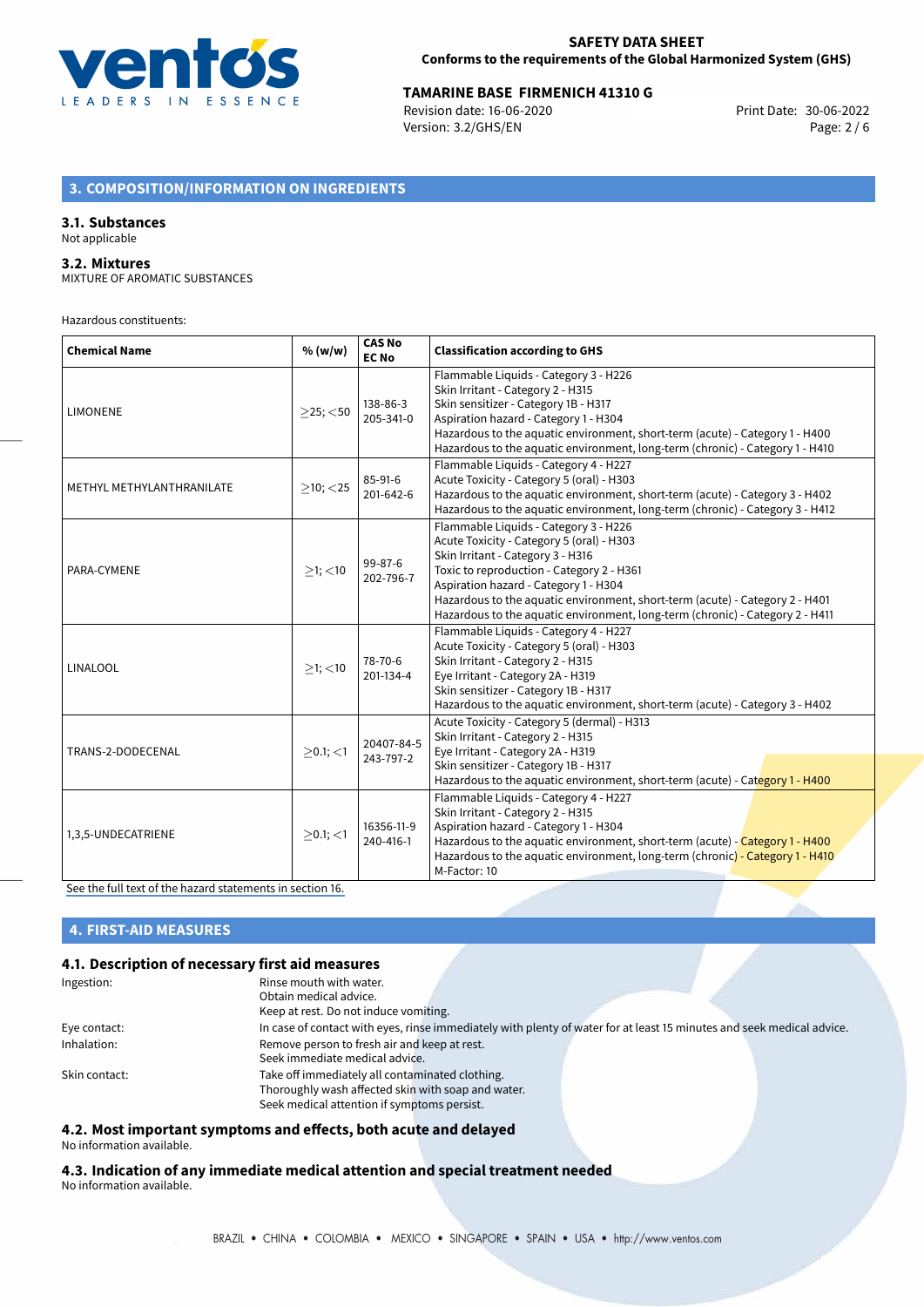

## **TAMARINE BASE FIRMENICH 41310 G**<br>Revision date: 16-06-2020 **Print Date: 30-06-2022**

Revision date: 16-06-2020 Version: 3.2/GHS/EN Page: 3 / 6

## **5. FIRE-FIGHTING MEASURES**

## **5.1. Extinguishing Media**

Water spray, carbon dioxide, dry chemical powder or appropriate foam. For safety reasons do not use full water jet.

## **5.2. Special hazards arising from the substance or mixture**

Known or Anticipated Hazardous Products of Combustion: Emits toxic fumes under fire conditions.

### **5.3. Advice for firefighters**

High temperatures can lead to high pressures inside closed containers. Avoid inhalation of vapors that are created. Use appropriate respiratory protection. Do not allow spillage of fire to be poured into drains or watercourses. Wear self-contained breathing apparatus and protective clothing.

## **6. ACCIDENTAL RELEASE MEASURES**

### **6.1. Personal precautions, protective equipment and emergency procedures**

Evacuate surronding areas. Ensure adequate ventilation. Keep unnecessary and unprotected personnel from entering. Do not breathe vapor/spray. Avoid contact with skin and eyes. Information regarding personal protective measures: see section 8.

### **6.2. Environmental precautions**

To avoid possible contamination of the environment, do not discharge into any drains, surface waters or groundwaters.

## **6.3. Methods and materials for containment and cleaning up**

Cover with an inert, inorganic, non-combustible absorbent material (e.g. dry-lime, sand, soda ash). Place in covered containers using non-sparking tools and transport outdoors. Avoid open flames or sources of ignition (e.g. pilot lights on gas hot water heater). Ventilate area and wash spill site after material pickup is complete.

## **6.4. Reference to other sections**

Information regarding exposure controls, personal protection and disposal considerations can be found in sections 8 and 13.

## **7. HANDLING AND STORAGE**

## **7.1. Precautions for safe handling**

Do not store or handle this material near food or drinking water. Do not smoke. Avoid contact with the eyes, skin and clothing. Wear protective clothing and use glasses. Observe the rules of safety and hygiene at work. Keep in the original container or an alternative made from a compatible material.

## **7.2. Conditions for safe storage, including any incompatibilities**

Store in tightly closed and preferably full containers in a cool, dry and ventilated area, protected from light. Keep away from sources of ignition (e.g. hot surfaces, sparks, flame and static discharges). Keep away from incompatible materials (see section 10).

## **7.3. Specific end use(s)**

No information available.

## **8. EXPOSURE CONTROLS AND PERSONAL PROTECTION**

## **8.1. Control parameters**

Components with occupational exposure limits: None known.

## **8.2. Exposure controls**

Measures should be taken to prevent materials from being splashed into the body. Provide adequate ventilation, according to the conditions of use. Use a mechanical exhaust if required.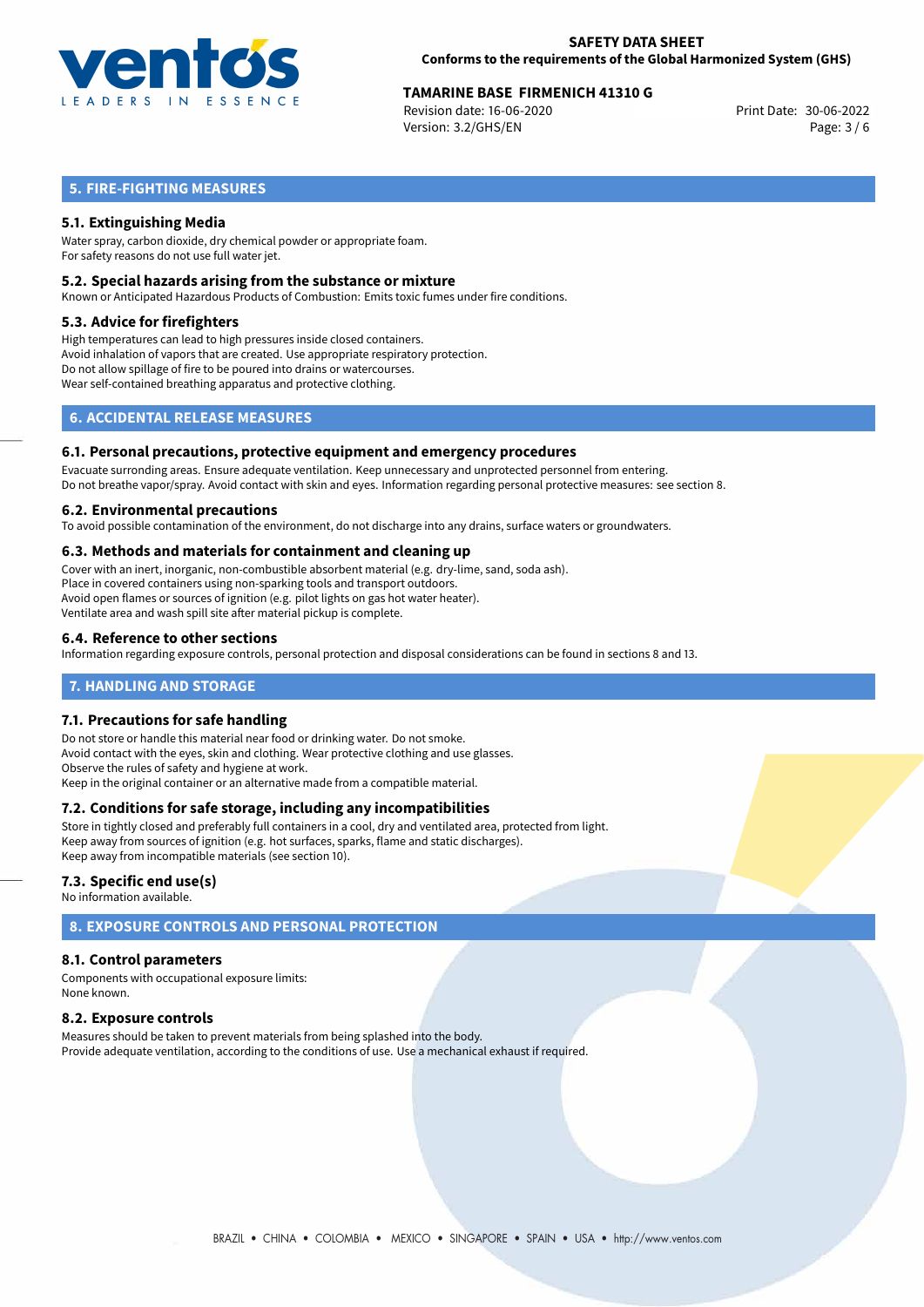

## **TAMARINE BASE FIRMENICH 41310 G**<br>Revision date: 16-06-2020 **Print Date: 30-06-2022**

Revision date: 16-06-2020 Version: 3.2/GHS/EN Page: 4 / 6

## **8.3. Individual protection measures, such as personal protective equipment**

Eye/Face protection: Chemical safety goggles are recommended. Wash contaminated goggles before reuse. Chemical-resistant gloves are recommended. Wash contaminated gloves before reuse. Body protection: Personal protective equipment for the body should be selected based on the task being performed and the risks involved. Respiratory Protection: In case of insufficient ventilation, use suitable respiratory equipment. Environmental exposure controls: Emissions from ventilation or process equipment should be checked to ensure they comply with environmental protection legislation. In some cases, filters or engineering modifications to the process equipment will be necessary to reduce emissions to acceptable levels.

## **9. PHYSICAL AND CHEMICAL PROPERTIES**

### **9.1. Information on basic physical and chemical properties**

| Appearance:                            | Liquid                                    |
|----------------------------------------|-------------------------------------------|
| Colour:                                | Conforms to standard                      |
| Odour:                                 | Conforms to standard                      |
| Odour theshold:                        | Not determined                            |
| pH:                                    | Not determined                            |
| Melting point/freezing point:          | Not determined                            |
| Boling point/boiling range $(°C)$ :    | Not determined                            |
| Flash point:                           | $51^{\circ}$ C                            |
| Evaporation rate:                      | Not determined                            |
| Flammability:                          | Not determined                            |
| Lower flammability/Explosive limit:    | Not determined                            |
| Upper flammability/Explosive limit:    | Not determined                            |
| Vapour pressure:                       | Not determined                            |
| Vapour Density:                        | Not determined                            |
| Density:                               | $0,94-0,95$ g/mL (20°C)                   |
| Relative density:                      | $0,94 - 0,95(20^{\circ}C)$                |
| Water solubility:                      | SOLUBLE IN ETHANOL 95° IN ALL PROPORTIONS |
| Solubility in other solvents:          | SOLUBLE IN ETHANOL                        |
| Partition coefficient n-octanol/water: | Not determined                            |
| Auto-ignition temperature:             | Not determined                            |
| Decomposition temperature:             | Not determined                            |
| Viscosity, dynamic:                    | Not determined                            |
| Viscosity, kinematic:                  | Not determined                            |
| Explosive properties:                  | Not determined                            |
| Oxidising properties:                  | Not determined                            |

## **10. STABILITY AND REACTIVITY**

#### **10.1. Reactivity**

No hazardous reactions if stored and handled as prescribed/indicated.

## **10.2. Chemical stability**

The product is stable if stored and handled as prescribed/indicated.

## **10.3. Possibility of hazardous reactions**

No hazardous reactions if stored and handled as prescribed/indicated.

#### **10.4. Conditions to Avoid**

Conditions to Avoid: Excessive heat, flame or other ignition sources.

#### **10.5. Incompatible materials**

Avoid contact with strong acids and bases and oxidizing agents.

## **10.6. Hazardous decomposition products**

During combustion may form carbon monoxide and unidentified organic compounds.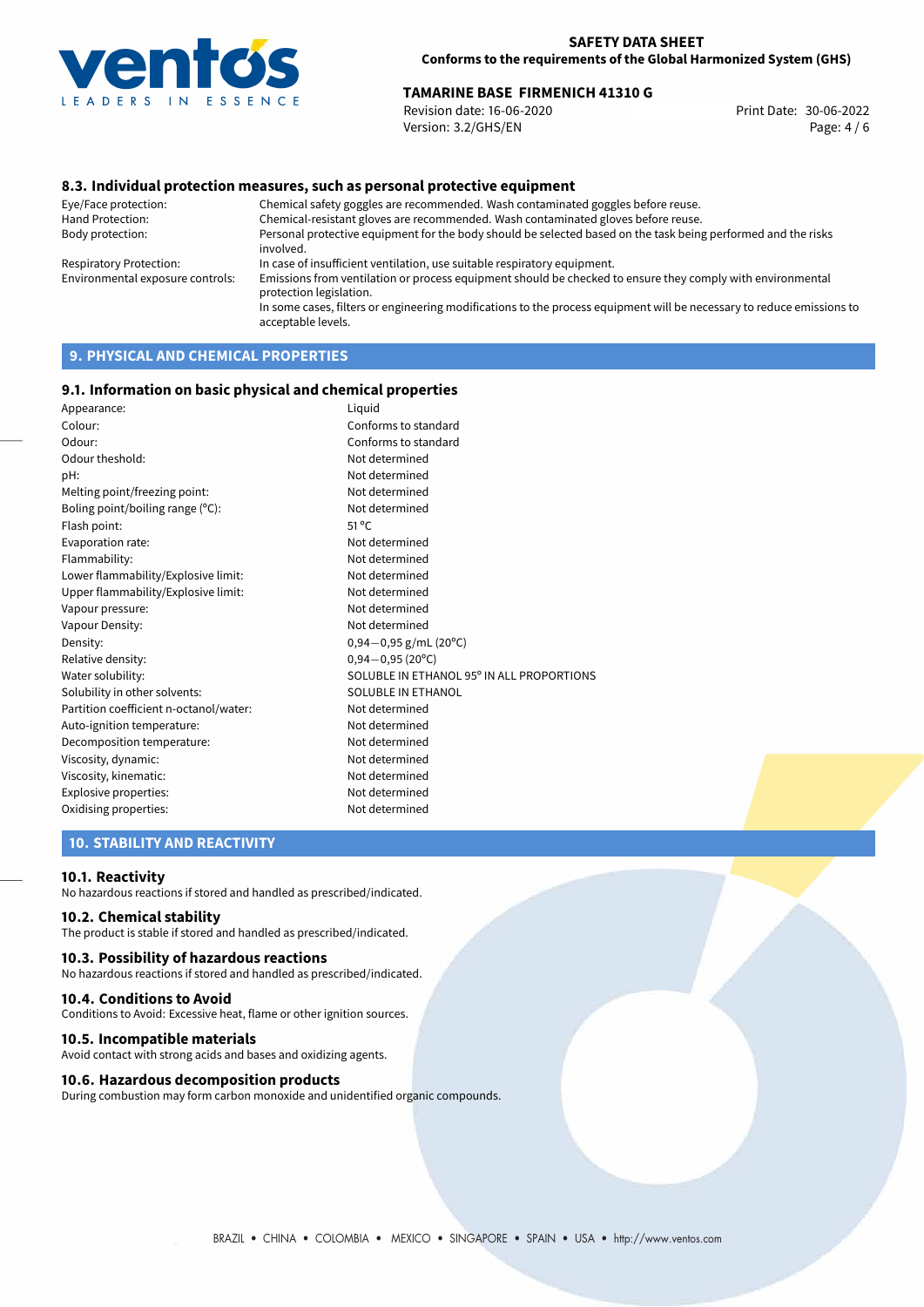

## **TAMARINE BASE FIRMENICH 41310 G**<br>Revision date: 16-06-2020 **Print Date: 30-06-2022**

Revision date: 16-06-2020 Version: 3.2/GHS/EN Page: 5 / 6

## **11. TOXICOLOGICAL INFORMATION**

| Acute toxicity                           | Based on the data available, the criteria for classification are not met. |
|------------------------------------------|---------------------------------------------------------------------------|
| Skin corrosion/irritation                | Causes skin irritation.                                                   |
| Serious eye damage/irritation            | Causes serious eye irritation.                                            |
| <b>Respiratory or skin sensitisation</b> | May cause an allergic skin reaction.                                      |
| Germ cell mutagenicity                   | Based on the data available, the criteria for classification are not met. |
| <b>Carcinogenicity</b>                   | Based on the data available, the criteria for classification are not met. |
| Reproductive toxicity                    | Suspected of damaging fertility or the unborn child.                      |
| <b>STOT-single exposure</b>              | Based on the data available, the criteria for classification are not met. |
| <b>STOT-repeated exposure</b>            | Based on the data available, the criteria for classification are not met. |
| <b>Aspiration hazard</b>                 | May be fatal if swallowed and enters airways.                             |

## **12. ECOLOGICAL INFORMATION**

### **12.1. Toxicity**

**Assessment:** Very toxic to aquatic life with long lasting effects. **Experimental/calculated data:** No information available.

## **12.2. Degradability**

No information available.

#### **12.3. Bioaccumulative potential**

No information available.

### **12.4. Soil mobility**

No information available.

## **12.5. Other adverse effects**

See also sections 6, 7, 13 and 15 Do not allow to get into waste water or waterways.

#### **13. DISPOSAL CONSIDERATIONS**

#### **13.1. Waste treatment methods**

Dispose of in accordance with national and local environmental regulations.

## **14. TRANSPORT INFORMATION**

|                                  | <b>ADR/RID/ADN</b>         | <b>IMDG</b>                              | <b>IATA-ICAO</b>                  |
|----------------------------------|----------------------------|------------------------------------------|-----------------------------------|
| 14.1. UN Number                  | <b>UN1169</b>              | <b>UN1169</b>                            | <b>UN1169</b>                     |
| 14.2. UN Proper Shipping Name    | EXTRACTS, AROMATIC, LIQUID | EXTRACTS, AROMATIC, LIQUID<br>(LIMONENE) | <b>EXTRACTS, AROMATIC, LIQUID</b> |
| 14.3. Transport Hazard Class(es) |                            |                                          |                                   |
| 14.4. Packing Group              | Ш                          | Ш                                        | $\mathbf{III}$                    |
| 14.5. Environmental hazards      | Yes                        | Yes                                      | Yes                               |
| <b>Additional information</b>    |                            |                                          |                                   |

## **14.6 Special precautions for user**

None known

**14.7. Transport in bulk according to Annex II of MARPOL 73/78 and the IBC Code** No information available

**15. REGULATORY INFORMATION**

## **15.1. Safety, health and environmental regulations/legislation specific for the substance or mixture**

No information available

## <span id="page-4-0"></span>**16. OTHER INFORMATION**

**Full text of the R-phrases, hazard statements and precautionary statements mentioned in section 3:** H226 – Flammable liquid and vapour.